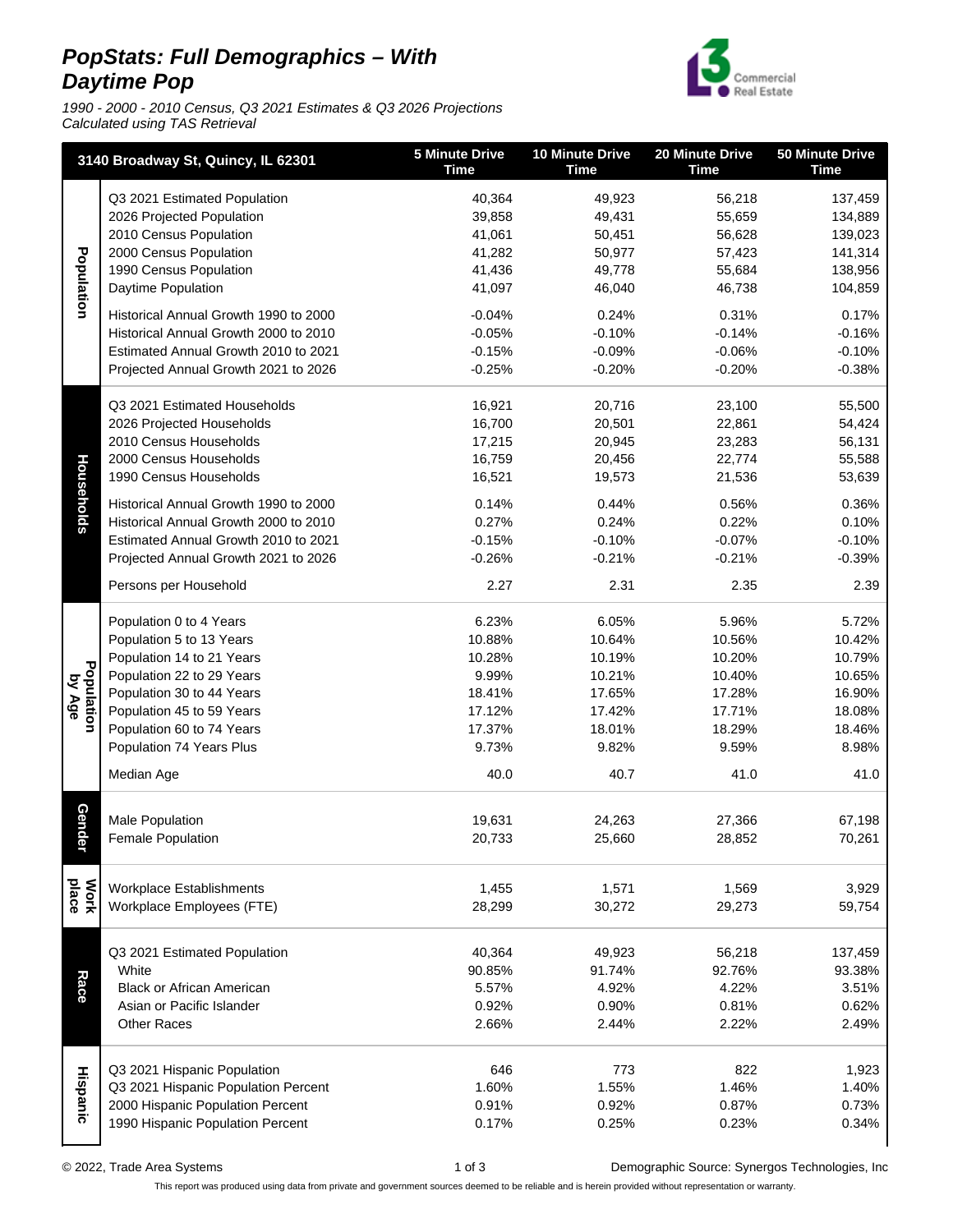## **PopStats: Full Demographics – With Daytime Pop**

1990 - 2000 - 2010 Census, Q3 2021 Estimates & Q3 2026 Projections Calculated using TAS Retrieval



|                        | 3140 Broadway St, Quincy, IL 62301                                                       | <b>5 Minute Drive</b><br><b>Time</b> | <b>10 Minute Drive</b><br><b>Time</b> | 20 Minute Drive<br><b>Time</b> | <b>50 Minute Drive</b><br><b>Time</b> |
|------------------------|------------------------------------------------------------------------------------------|--------------------------------------|---------------------------------------|--------------------------------|---------------------------------------|
| Income                 | HH Income \$500,000 or more                                                              | 0.73%                                | 0.71%                                 | 0.71%                          | 0.51%                                 |
|                        | HH Income \$250,000 to \$499,999                                                         | 0.89%                                | 0.86%                                 | 0.85%                          | 0.60%                                 |
|                        | HH Income \$200,000 to \$249,999                                                         | 2.07%                                | 2.01%                                 | 2.00%                          | 1.42%                                 |
|                        | HH Income \$175,000 to \$199,999                                                         | 1.32%                                | 2.01%                                 | 2.11%                          | 1.68%                                 |
|                        | HH Income \$150,000 to \$174,999                                                         | 2.28%                                | 2.78%                                 | 2.97%                          | 2.47%                                 |
|                        | HH Income \$100,000 to \$149,999                                                         | 10.67%                               | 12.45%                                | 13.18%                         | 12.43%                                |
|                        | HH Income \$75,000 to \$99,999                                                           | 12.09%                               | 12.49%                                | 13.39%                         | 13.44%                                |
|                        | HH Income \$50,000 to \$74,999                                                           | 19.21%                               | 19.24%                                | 19.76%                         | 19.98%                                |
|                        | HH Income \$35,000 to \$49,999                                                           | 16.62%                               | 15.60%                                | 15.48%                         | 15.05%                                |
|                        | HH Income \$25,000 to \$34,999                                                           | 11.97%                               | 11.48%                                | 10.83%                         | 10.86%                                |
|                        | HH Income \$15,000 to \$24,999                                                           | 11.57%                               | 10.63%                                | 9.87%                          | 11.14%                                |
|                        | HH Income \$0 to \$14,999                                                                | 10.58%                               | 9.75%                                 | 8.85%                          | 10.42%                                |
|                        | Average Household Income                                                                 | \$68,777                             | \$73,670                              | \$75,177                       | \$68,866                              |
|                        | Median Household Income                                                                  | \$49,208                             | \$52,988                              | \$55,701                       | \$52,891                              |
|                        | Per Capita Income                                                                        | \$29,794                             | \$31,399                              | \$31,609                       | \$28,502                              |
|                        | HH Disposable Income \$500,000 or more                                                   | 0.10%                                | 0.11%                                 | 0.10%                          | 0.08%                                 |
|                        | HH Disposable Income \$250,000 to \$499,999                                              | 1.16%                                | 1.12%                                 | 1.11%                          | 0.81%                                 |
|                        | HH Disposable Income \$200,000 to \$249,999                                              | 0.83%                                | 0.80%                                 | 0.79%                          | 0.56%                                 |
|                        | HH Disposable Income \$175,000 to \$199,999                                              | 0.83%                                | 0.81%                                 | 0.80%                          | 0.54%                                 |
|                        | HH Disposable Income \$150,000 to \$174,999                                              | 1.14%                                | 1.34%                                 | 1.40%                          | 1.17%                                 |
|                        | HH Disposable Income \$100,000 to \$149,999<br>HH Disposable Income \$75,000 to \$99,999 | 7.67%                                | 9.64%                                 | 10.26%                         | 9.00%                                 |
| Disposable Income      | HH Disposable Income \$50,000 to \$74,999                                                | 10.85%<br>18.85%                     | 11.83%<br>19.09%                      | 12.56%<br>20.00%               | 12.35%<br>20.43%                      |
|                        | HH Disposable Income \$35,000 to \$49,999                                                | 17.98%                               | 17.48%                                | 17.55%                         | 17.03%                                |
|                        | HH Disposable Income \$25,000 to \$34,999                                                | 13.90%                               | 12.94%                                | 12.50%                         | 12.53%                                |
|                        | HH Disposable Income \$15,000 to \$24,999                                                | 13.09%                               | 12.43%                                | 11.68%                         | 13.14%                                |
|                        | HH Disposable Income \$0 to \$14,999                                                     | 13.58%                               | 12.43%                                | 11.24%                         | 12.36%                                |
|                        |                                                                                          |                                      |                                       |                                |                                       |
|                        | Average Disposable Household Income                                                      | \$54,528                             | \$57,371                              | \$59,025                       | \$55,400                              |
|                        | Median Disposable Household Income                                                       | \$42,609                             | \$45,647                              | \$47,586                       | \$45,641                              |
|                        | Adult Population (25 Years or Older)                                                     | 27,790                               | 34,573                                | 38,958                         | 94,741                                |
|                        | Elementary                                                                               | 2.27%                                | 2.19%                                 | 1.97%                          | 2.59%                                 |
| (Age                   | Some High School                                                                         | 5.82%                                | 5.37%                                 | 4.99%                          | 6.50%                                 |
| Educatio               | <b>High School Graduate</b>                                                              | 34.81%                               | 34.43%                                | 34.91%                         | 37.94%                                |
| $\overline{35}$        | Some College                                                                             | 24.65%                               | 24.50%                                | 24.06%                         | 22.87%                                |
| とう                     | Associates Degree                                                                        | 7.88%                                | 7.91%                                 | 8.21%                          | 8.63%                                 |
|                        | <b>Bachelors Degree</b>                                                                  | 15.72%                               | 16.05%                                | 16.42%                         | 13.84%                                |
|                        | Graduate Degree                                                                          | 8.85%                                | 9.55%                                 | 9.44%                          | 7.64%                                 |
|                        | <b>Total Housing Units</b>                                                               | 18,424                               | 22,445                                |                                | 61,890                                |
| Housing                | <b>Owner Occupied Percent</b>                                                            | 60.72%                               | 63.80%                                | 25,005<br>66.17%               | 64.75%                                |
|                        | <b>Renter Occupied Percent</b>                                                           | 31.12%                               | 28.50%                                | 26.21%                         | 24.93%                                |
|                        | Vacant Housing Percent                                                                   | 8.16%                                | 7.70%                                 | 7.62%                          | 10.32%                                |
|                        |                                                                                          |                                      |                                       |                                |                                       |
|                        | Homes Built 1990 to 2000                                                                 | 7.09%                                | 10.02%                                | 11.11%                         | 12.03%                                |
|                        | Homes Built 1980 to 1989                                                                 | 4.16%                                | 5.01%                                 | 5.51%                          | 8.01%                                 |
|                        | Homes Built 1970 to 1979                                                                 | 12.58%                               | 14.37%                                | 15.38%                         | 14.98%                                |
|                        | Homes Built 1960 to 1969                                                                 | 12.72%                               | 13.34%                                | 13.29%                         | 11.27%                                |
| Homes Built<br>By Year | Homes Built 1950 to 1959                                                                 | 15.49%                               | 14.60%                                | 14.00%                         | 11.30%                                |
|                        | Homes Built 1940 to 1949                                                                 | 10.78%                               | 9.64%                                 | 8.92%                          | 7.86%                                 |
|                        | Homes Built Before 1940                                                                  | 37.18%                               | 33.03%                                | 31.78%                         | 34.54%                                |
|                        |                                                                                          |                                      |                                       |                                |                                       |

© 2022, Trade Area Systems 2 of 3 Demographic Source: Synergos Technologies, Inc

This report was produced using data from private and government sources deemed to be reliable and is herein provided without representation or warranty.